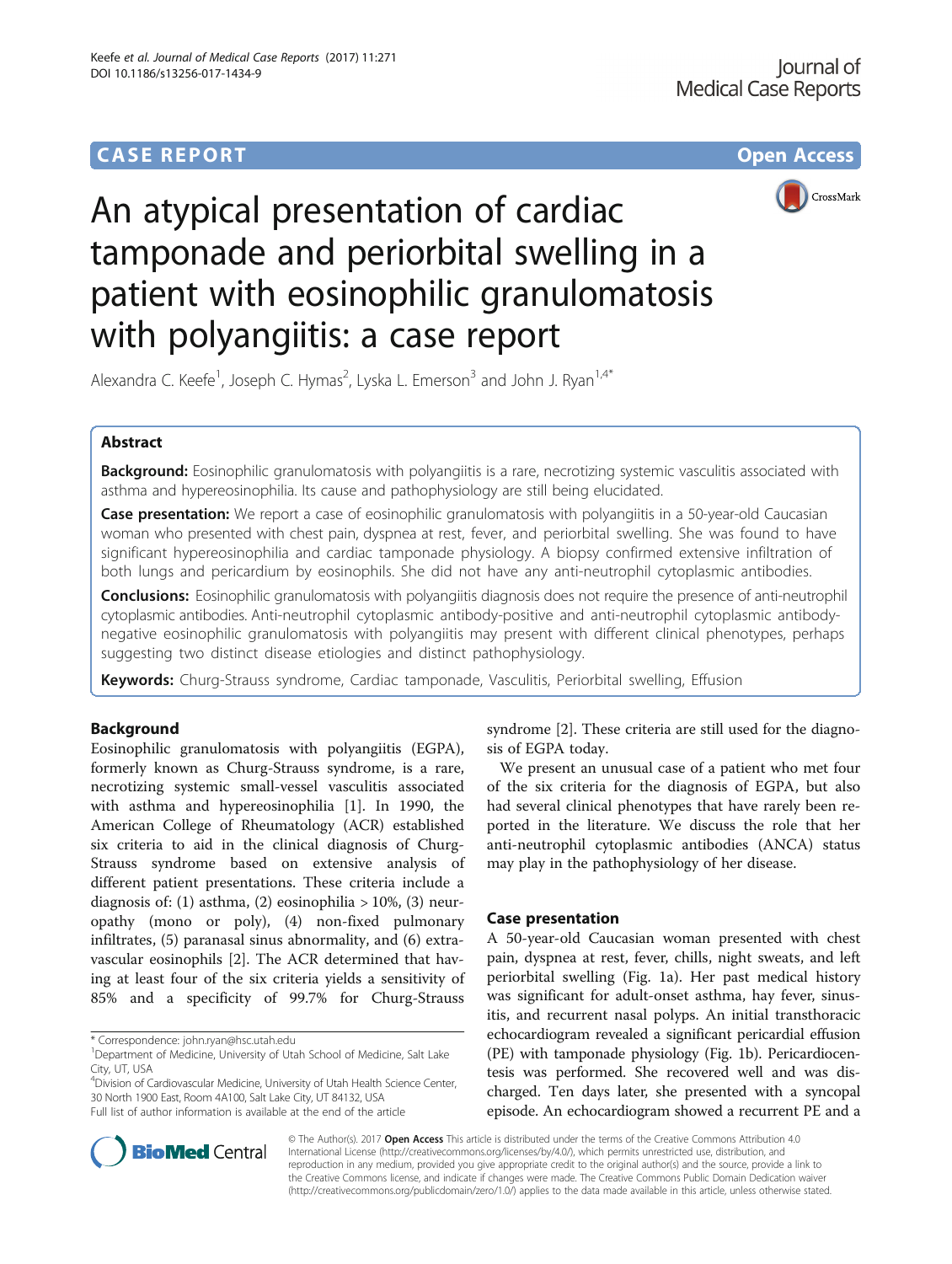<span id="page-1-0"></span>

large pleural effusion. Thoracentesis was performed, and one liter of brown frothy fluid was removed, containing 77% eosinophils (Fig. 1c). A complete blood count revealed 45% eosinophilia. Antibodies to Trypanosoma cruzi, Strongyloides, and ANCA were not present. Cytology, flow cytometry, and bone marrow aspirate showed no evidence of a hematopoietic malignancy. She underwent video-assisted thoracoscopic surgery for drainage of pericardial and pleural effusions. Subsequent biopsy of the lung and pericardium showed marked tissue infiltration by eosinophils (Fig. 1d, e). She was diagnosed as having EGPA, formerly known as Churg-Strauss syndrome. She was started on high-dose prednisone and her eosinophilia and clinical symptoms resolved. Cyclophosphamide was added before discharge to help prevent symptom recurrence.

# **Discussion**

Our patient presented with asthma, paranasal sinus abnormalities, hypereosinophilia, and extravascular eosinophils, and therefore met four of six criteria needed for the diagnosis of Churg-Strauss syndrome [\[2](#page-2-0)]. Of interest, she did not present with any neuropathy or pulmonary infiltrates, which are the two other criteria used to classify EGPA and are some of the more common manifestations of this disease [\[2, 3](#page-2-0)]. Instead, she exhibited left periorbital swelling, probably representing a so-called orbital inflammatory pseudotumor formed by a localized mixed inflammatory cell infiltrate which, in our case, would be expected to also include numerous tissue eosinophils [[4\]](#page-2-0). Very few cases of orbital inflammatory pseudotumors associated with EGPA have ever been described and may only present in less than 1% of all

patients with the disease [\[4](#page-2-0)–[6\]](#page-2-0). In addition, her cardiac tamponade was another unusual clinical presentation, reported in only ten other cases of EGPA [[3, 7, 8\]](#page-2-0). Three of those studies were also able to confirm eosinophilic infiltration in the pericardium with biopsy, as we have demonstrated (Fig. 1e) [[8\]](#page-2-0). Since the cause of EGPA is unknown and is difficult to study due to low disease prevalence (less than 1.4 per 100,000 adults), unusual case presentations like ours are an important step in helping to elucidate how different clinical phenotypes correlate with disease pathophysiology [\[3](#page-2-0)].

One hypothesis for why our patient had such an uncommon clinical presentation of her disease was because she lacked ANCA. Of interest, while EGPA is considered an ANCA-associated systemic vasculitis, only  $\sim$  40 to 60% of patients with EGPA are ANCA-positive, as compared to up to 95% of patients with other small vessel vasculitides [[3, 7](#page-2-0), [9\]](#page-2-0). This is why the presence of ANCA is not a requirement for EGPA diagnosis. One study which stratified the clinical symptoms of patients with EGPA according to their ANCA status showed that ANCA-negative patients with EGPA are more likely to have fever and cardiac anomalies (more likely pericarditis and cardiomyopathy, less likely tamponade), whereas ANCA-positive patients more often had peripheral neuropathy, vasculitis, and renal involvement [\[7](#page-2-0)]. These findings have led several groups to hypothesize that the pathophysiology of ANCA-positive and ANCA-negative EGPA may be different. To generalize, it has been observed that ANCA-positive EGPA may have a more "vasculitic" phenotype, characterized by small vessel vasculitis, whereas ANCA-negative EGPA could be considered a more "eosinophilic" phenotype in which eosinophilic